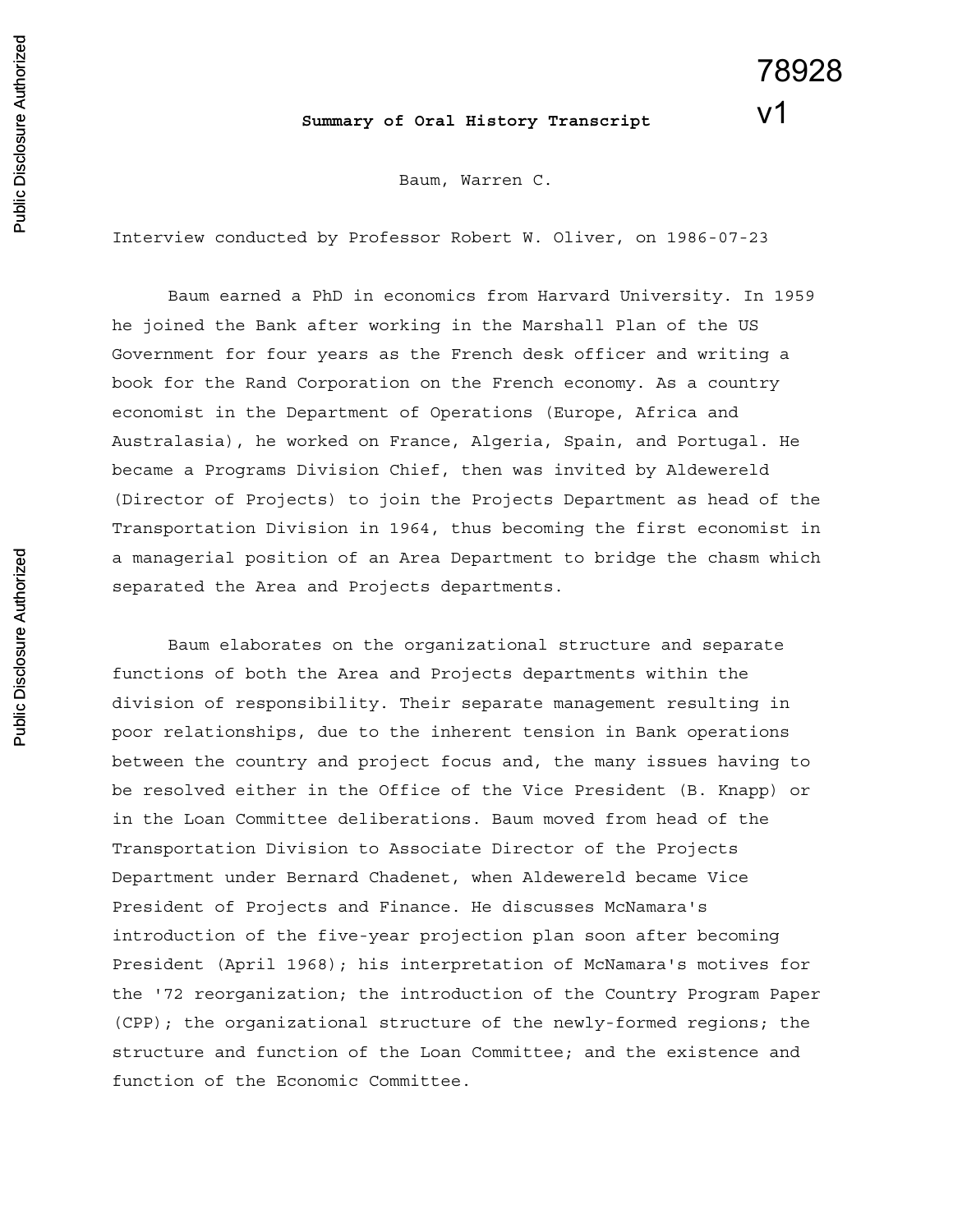Baum depicts in detail the McNamara era in terms of its more ambitious and expansionary concept of the role of the institution than during either of his predecessors; the increase in capital subscriptions and IDA Replenishments; and the effect of the five-year programming increasing not only the volume but the quality of lending, thus generating tremendous pressure within the institution to reach lending targets which were not only met but were exceeded. During the '72 reorganization, Aldewereld who had been Vice President of both Finance and Projects became Vice President of Finance only, and Baum became Vice president of Projects. He covers in detail the staffing structure and functions within the new organization.

Baum talks about McNamara as the quintessential leader, but a poor and indifferent manager and, in that context, describes the management and leadership styles of the presidents he served under mainly Black, Woods, and McNamara. He covers briefly their relationship with the Board and in detail McNamara's relationship with the Board and attributes the strains that developed, aside from his personality and management style, to the increased complexity of Bank operations as well as the increasing importance of IDA Replenishments requiring government approval. When Clausen came the continued strains had already reinforced the Board's desire to be more independent of Management.

According to Baum, in contrast with McNamara the quintessential leader, Clausen was the quintessential manager, given that he did not lead the institution on the operational side leaving it in the hands of the senior operational management, he was, however, a leader on finance. Clausen established the Managing Committee early on in his tenure--a concept believed to have been imported from the Bank of America--comprised of the vice presidents reporting directly to him. Baum elaborates on the structure and function of the Managing Committee; the President's Council under Woods, McNamara, an dClausen who renamed it the Senior Management Council; the discontinuation of the senior staff meetings; McNamara giving the Regional vice